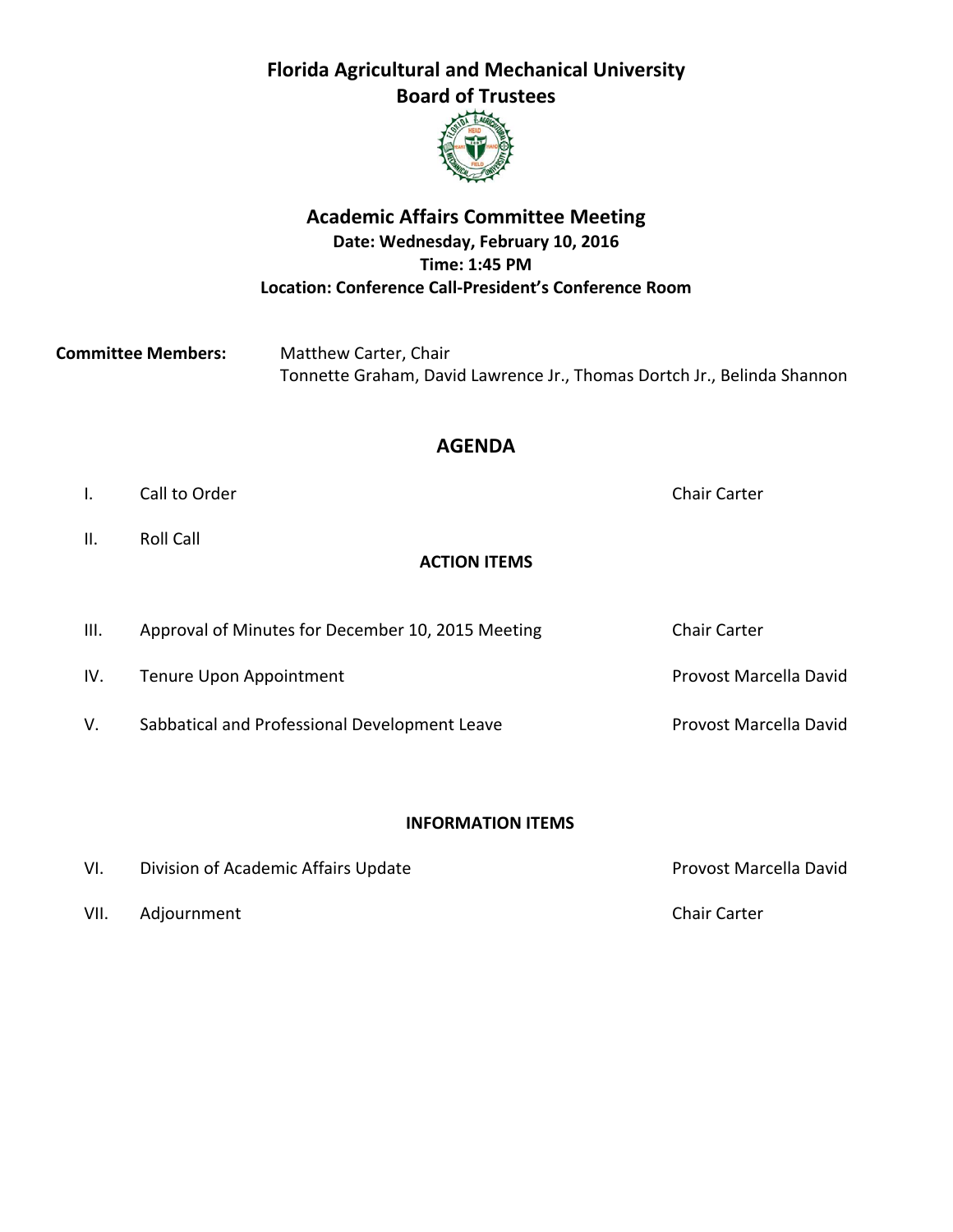

# **Florida Agricultural and Mechanical University Board of Trustees ACTION ITEM**

# **Academic Affairs Committee Date: February 10, 2016 Agenda Item: III**

| <b>Item Origination and Authorization</b> |                        |             |                         |              |  |
|-------------------------------------------|------------------------|-------------|-------------------------|--------------|--|
| Policy                                    | Award of Bid           |             | <b>Budget Amendment</b> | Change Order |  |
| Resolution                                | Contract               |             | Grant                   | Other        |  |
|                                           |                        |             |                         |              |  |
| <b>Action of Board</b>                    |                        |             |                         |              |  |
| Approved                                  | Approved w/ Conditions | Disapproved | Continued               | Withdrawn    |  |

**Subject:** Academic Affairs – Minutes for December 10, 2015

**Rationale:** In accordance with the Florida Statutes, a governmental body shall prepare and keep minutes or make a tape recording of each open meeting of the body.

**Attachments:** Minutes for December 10, 2015

**Recommendation:** Approve the minutes of December 10, 2015.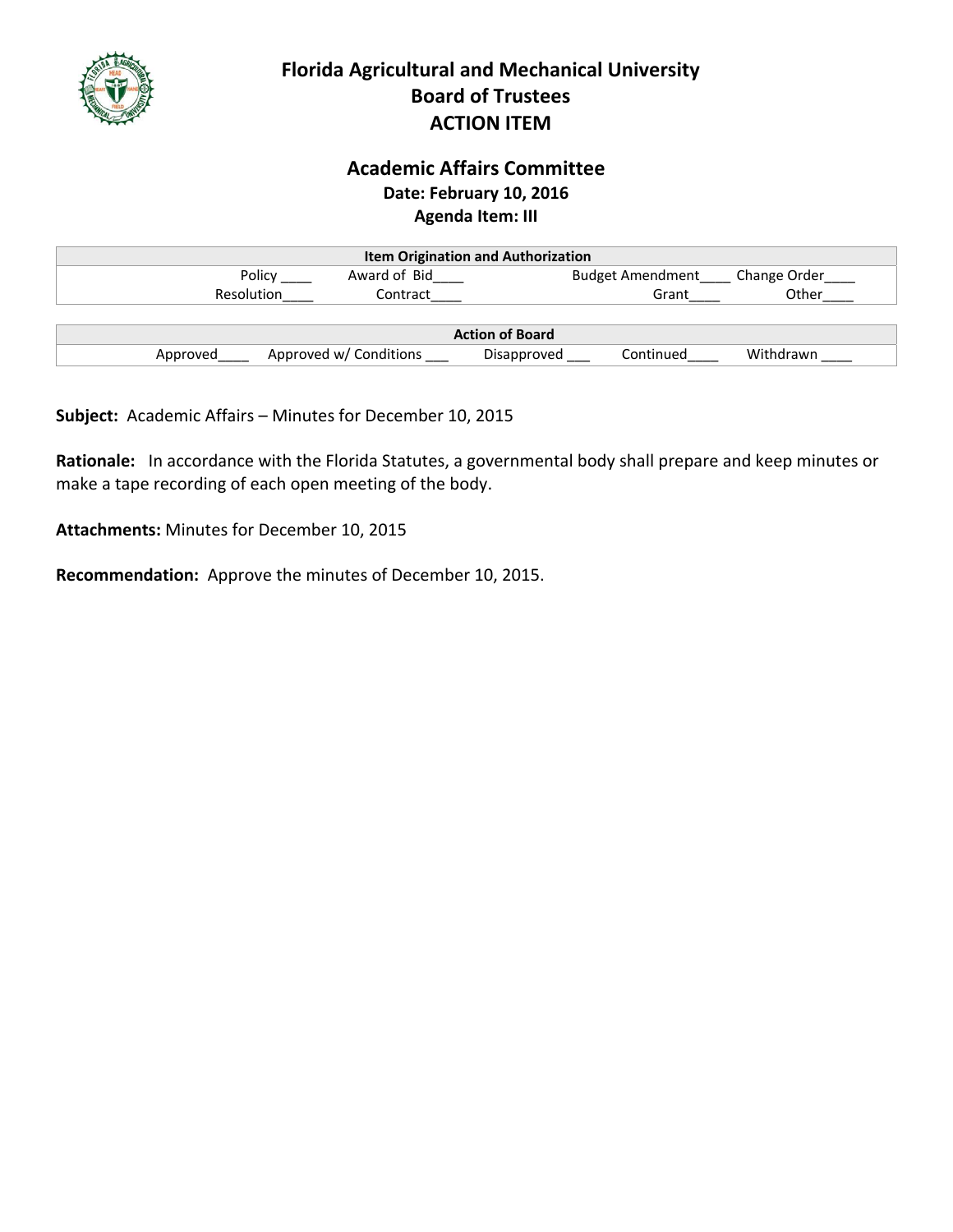# **Florida Agricultural and Mechanical University Board of Trustees**



# **Academic Affairs Committee Minutes Trustee Bettye Grable, Chair**

## **Date: Wednesday, December 10, 2015**

The meeting was called to order by Committee Chair Bettye Grable. Ms. Valeria Singleton called the roll and the following committee members were present: Bettye Grable and Tonnette Graham. A quorum was established.

Chair Grable began the meeting by calling for nominations for Vice Chair for the Academic Affairs committee. Trustee Graham nominated Trustee Belinda Shannon and the committee approved the nomination.

The committee reviewed the minutes for the meetings of July 21 and August 5, 2015. There were no corrections. Trustee Graham moved approval of the minutes and the motion was seconded by Trustee Grable. The motion carried.

Dr. Gita Pitter discussed the review of academic program delivery in the State University System. As a result of the review conducted in September 2015, several programs with very low numbers of graduates in the past five years in the College of Education were recommended for termination. Most of the programs recommended for termination will be offered as majors under broader degree programs, which will allow FAMU to continue to respond to workforce and market demand for select programs. The programs recommended for termination were:

- BS Early Childhood Education/PreK‐Primary Education, CIP 13.1210
- MS/MEd Elementary Education, CIP 13.1202
- BS English Teacher Education, CIP 13.1305
- BS Mathematics Teacher Education, CIP 13.1311
- BS Science Teacher Education, CIP 13.1316
- BS Technology Education/Trade and Industrial Education, 13.1320
- MS/MEd Technology Education/Trade and Industrial Education, CIP 13.1320

Trustee Graham moved to approve the termination requests, which will become effective spring 2016, and the motion was seconded by Trustee Grable. The motion carried.

Next, Dr. Donald Palm, Associate Provost, presented the Academic Calendars for 2016‐2017, 2017‐2018, and 2018‐2019 to the Board for approval in accordance with the Board of Governors Regulation 8.001 and Florida Board of Education Rule 6A‐10.019. Each university board of trustees is required to adopt an annual calendar prior to the beginning of each fiscal year. The beginning and ending dates of each semester, the holidays, and the breaks have been agreed upon by the Calendar Committee, which includes representatives from Florida A&M University, Florida State University, and Tallahassee Community College. The Calendar Committee meets annually to coordinate the calendars of the three educational institutions in Tallahassee.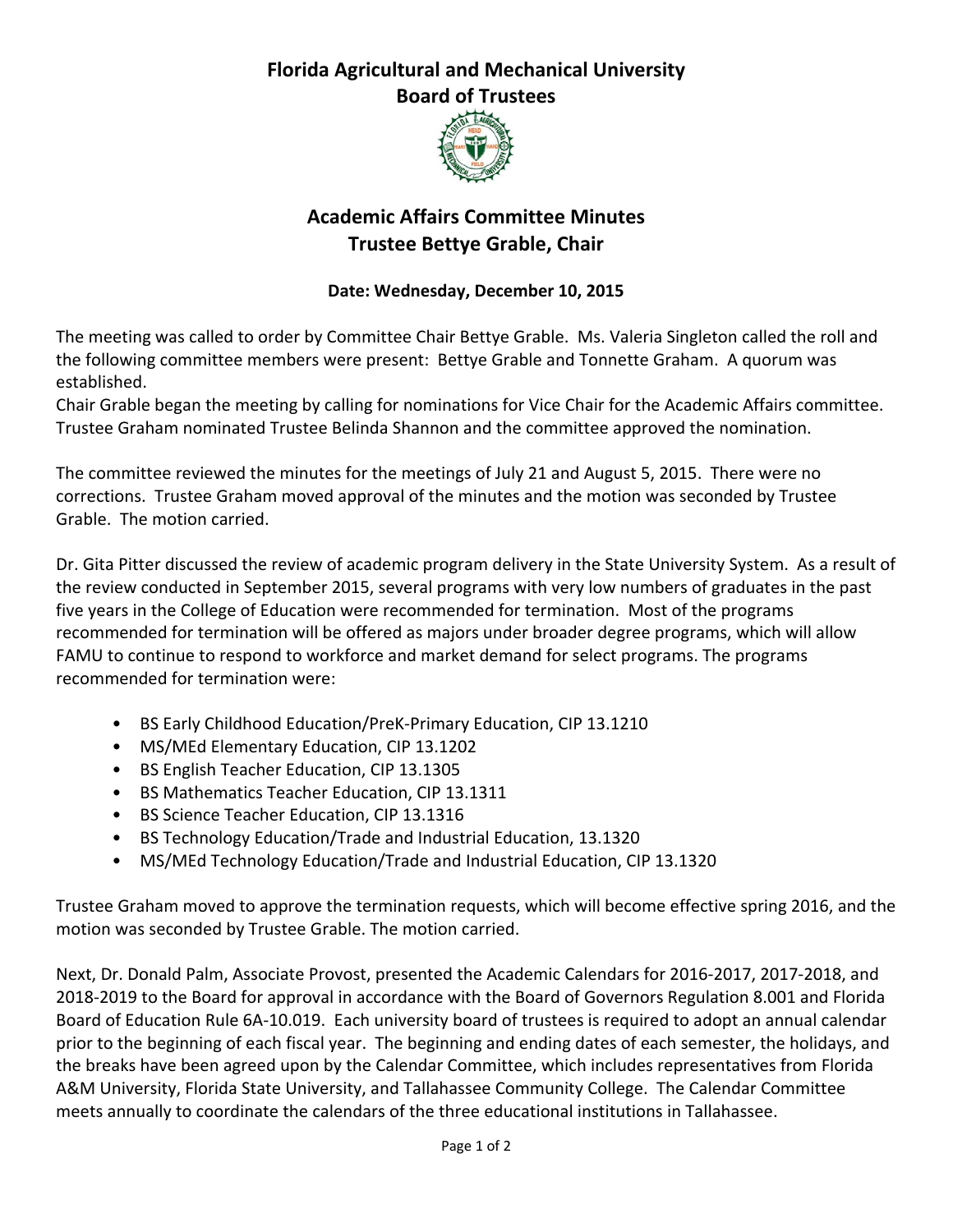# **Florida Agricultural and Mechanical University Board of Trustees**



Trustee Graham moved to approve the academic calendars for 2016‐2017, 2017‐2018, and 2018‐2019 and the motion was seconded by Trustee Grable. The motion carried.

After an in-depth discussion, the committee recommended that the Academic Progress Policy item be moved to the full board agenda the following day.

As the final item, Provost Marcella David provided an update on the Division of Academic Affairs.

There being no further discussion, the meeting was adjourned.

Respectfully submitted,

Bettye Grable, Committee Chair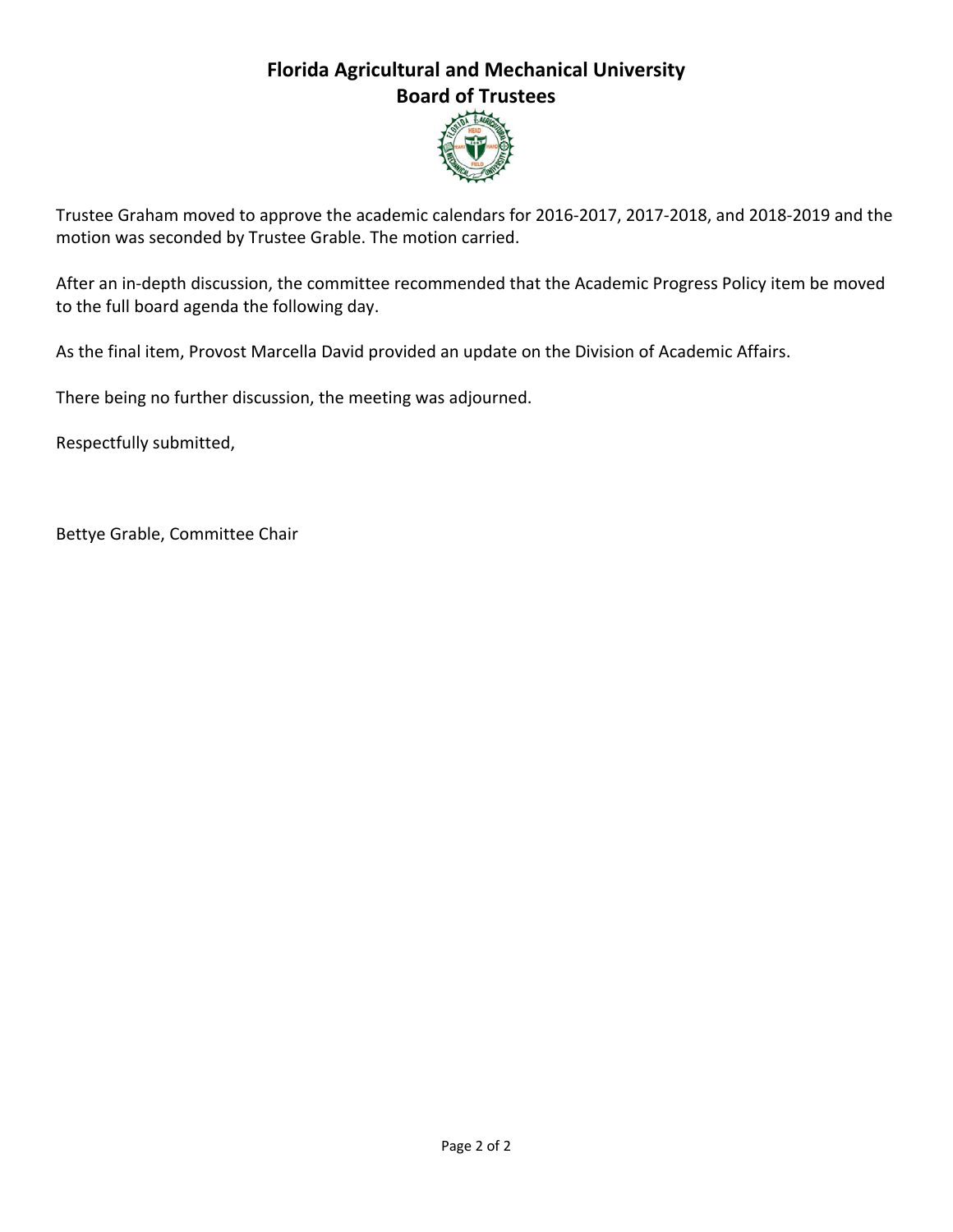

# **Florida Agricultural and Mechanical University Board of Trustees ACTION ITEM**

# **Academic Affairs Committee Date: February 10, 2016 Agenda Item: IV**

| <b>Item Origination and Authorization</b> |                        |                          |              |  |  |
|-------------------------------------------|------------------------|--------------------------|--------------|--|--|
| Policy                                    | Award of Bid           | <b>Budget Amendment</b>  | Change Order |  |  |
| Resolution                                | Contract               | Grant                    | Other        |  |  |
|                                           |                        |                          |              |  |  |
| <b>Action of Board</b>                    |                        |                          |              |  |  |
| Approved                                  | Approved w/ Conditions | Continued<br>Disapproved | Withdrawn    |  |  |

### **Subject:** Tenure Upon Appointment

**Rationale:** In accordance with Article 15.08, Collective Bargaining Agreement (2010 – 2013), "Tenure may be granted to a faculty member by the Board at the time of initial appointment, upon recommendation of the appropriate administrator. The administrator shall consider the recommendation of the department or equivalent unit prior to making his/her final tenure recommendation."

Tenure Upon Appointment is a condition of employment that is offered to a faculty member who has previously held a tenured position. Requests for Tenure Upon Appointment are approved by the Provost and the President. As a practice, the university‐wide tenure and promotion committee has completed courtesy reviews of the documentation. Prior to the review of the documentation by the university-wide tenure and promotion committee, the documentation has been reviewed by both the school/college tenure and promotion committee and the dean of the school/college.

### **Attachment:** Tenure Upon Appointment Summaries

**Recommendation:** The following applicants are recommended for approval of tenure:

| College/School<br><b>Name</b> |                          |                                                 |
|-------------------------------|--------------------------|-------------------------------------------------|
|                               |                          |                                                 |
|                               | 1. Peggy Auman           | College of Education                            |
|                               | 2. Sarah Price           | College of Education                            |
|                               | 3. Traki Taylor          | College of Education, Dean and Professor        |
|                               | 4. Ray Robertson         | College of Social Sciences, Arts and Humanities |
|                               | 5. A. Felecia Epps, J.D. | College of Law, Dean and Professor              |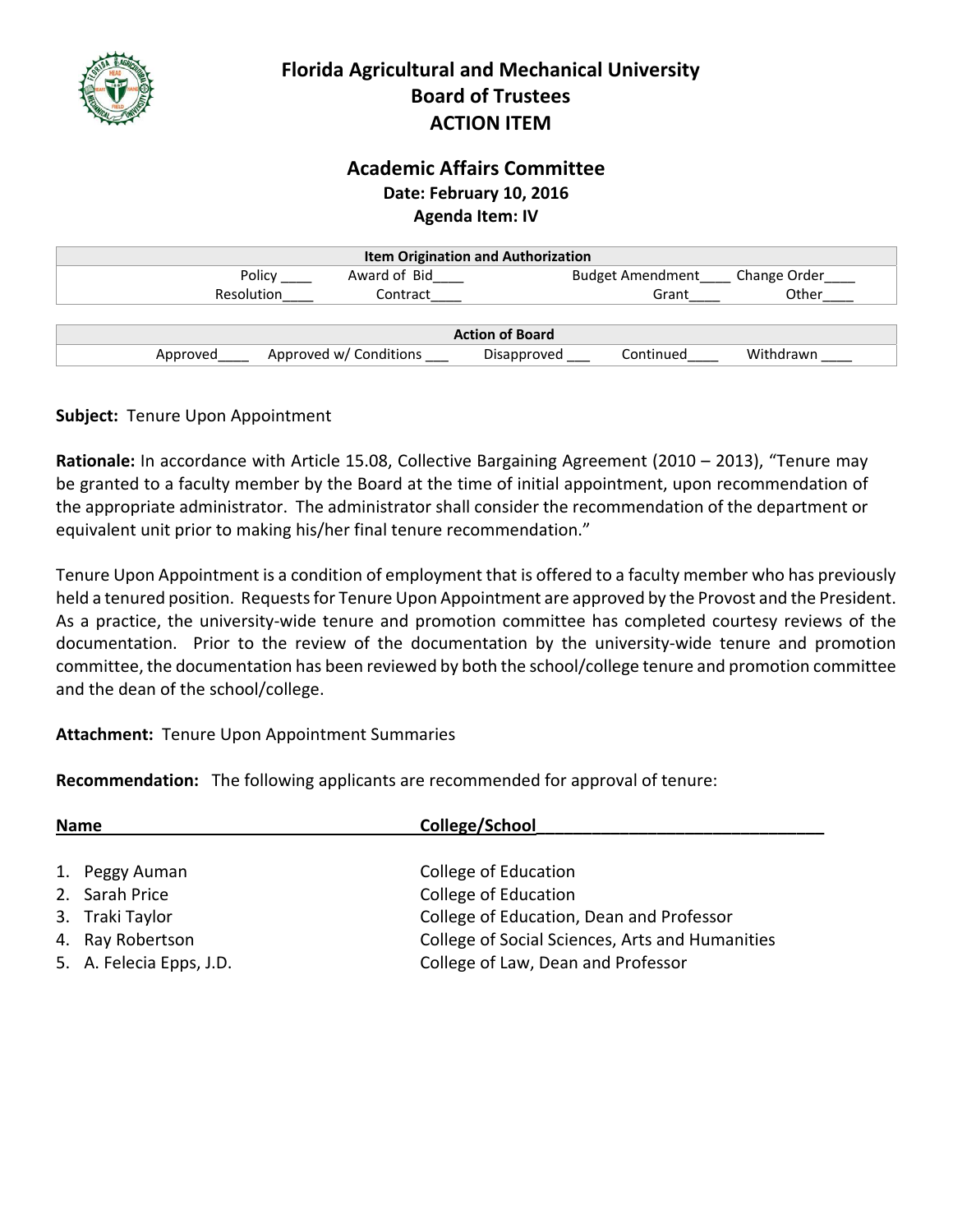

# **Florida Agricultural and Mechanical University Board of Trustees**

| <b>Department</b>         | College/School    | <b>Rank</b> |
|---------------------------|-------------------|-------------|
| Elementary                | College of        | Professor   |
| Education                 | Education         |             |
| <b>Physical Education</b> | College of        | Associate   |
|                           | Education         | Professor   |
| Sociology                 | College of Social | Associate   |
|                           | Sciences, Arts    | Professor   |
|                           | and Humanities    |             |
| Secondary                 | College of        | Professor   |
|                           | Education         |             |
|                           | College of Law    | Professor   |
|                           |                   |             |

#### **2015-2016 Tenure Upon Appointment Applicants**

#### **Tenure Upon Appointment/Summaries**

#### **Dr. Peggy Auman**

Dr. Peggy Auman is recommended for tenure upon appointment. She will serve as a full professor of education in the Department of Elementary Education. Dr. Auman returns to FAMU from Valdosta State University. Her extensive experience with assessment and national accreditation, as well as her teaching and distinguished service recognitions reflect that she meets the standards for tenure and rank of professor of education. She earned her doctorate degree in instructional design from Florida State University.

#### **Dr. Sarah Price**

Dr. Sarah Price is recommended for tenure upon appointment. She will serve as an associate professor in the Department of Health, Physical Education and Recreation. She comes to FAMU from Saint Augustine's University with a background in teaching and research in physical education, as well as accreditation expertise. She earned her doctorate degree in motor behavior from the University of Florida.

#### **Dr. Traki Taylor**

Dr. Traki Taylor is recommended for tenure upon appointment. She will serve as the Dean of the College of Education and full professor. She was a tenured professor of education and dean at Bowie State University. Dean Taylor's accreditation expertise, exemplary teaching record, scholarship, and service record all reflect her fulfillment of the standards for tenure and rank of professor of education. She received her doctorate degree in educational policy studies from the University of Illinois, Urbana-Champaign.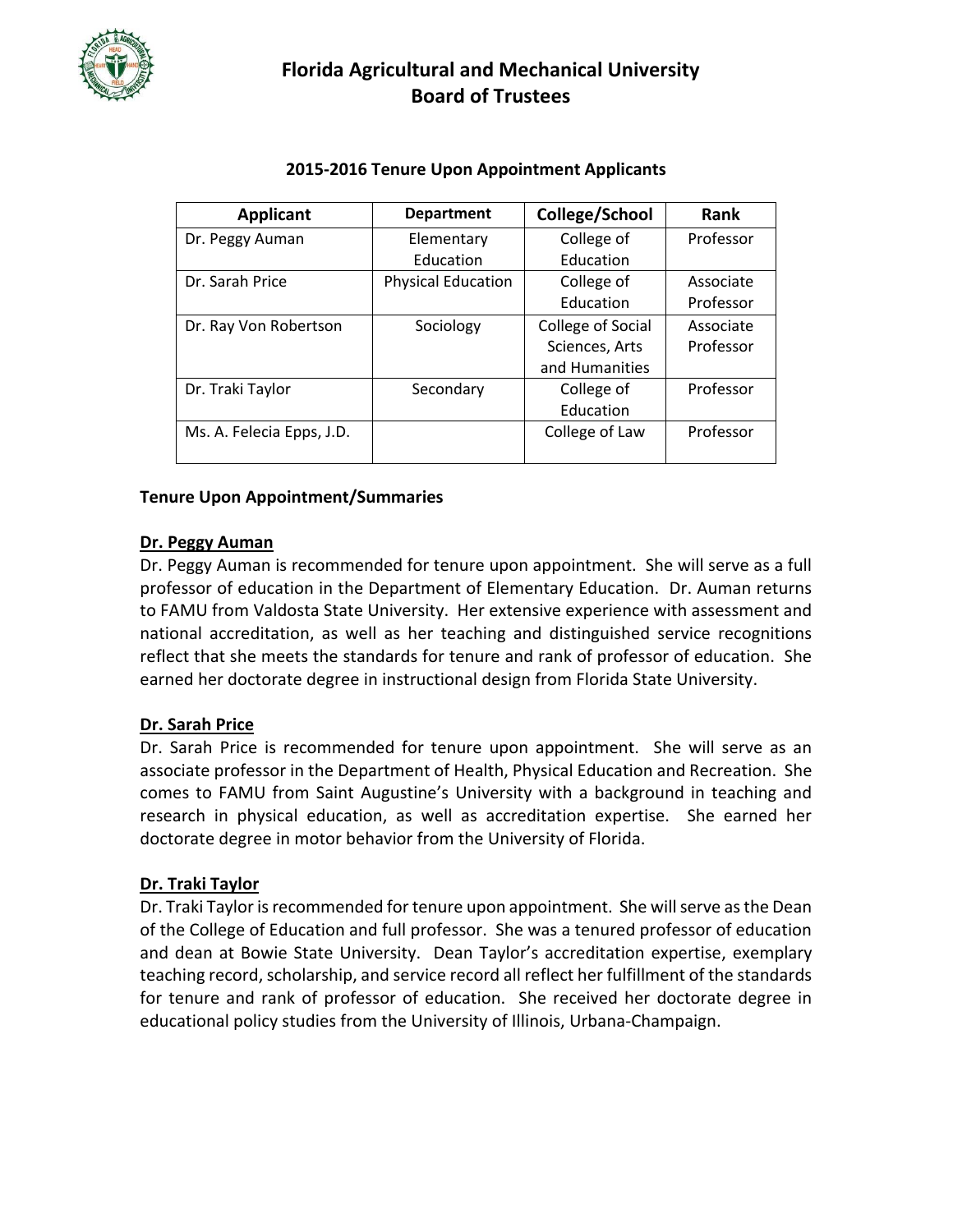

### **Dr. Ray Von Robertson**

Dr. Ray Von Robertson is recommended for tenure upon appointment. He will serve as an associate professor in the Department of Sociology and Criminal Justice. He comes to FAMU from the University of Louisiana (Lafayette) with teaching and research expertise in both the areas of sociology and criminal justice. He earned his doctorate degree in sociology from Oklahoma University.

#### **Ms. A. Felecia Epps, J.D.**

Professor A. Felecia Epps, J.D. is recommended for tenure upon appointment. She will serve as the Dean of the College of Law and full professor. She was a tenured professor of law at William H. Bowen School of Law, University of Arkansas at Little Rock. Dean Epps' legal experience, exemplary teaching record, scholarship, and service record all reflect that she meets the standards for tenure and rank of Professor of Law. She received her juris doctor degree, with honors, from Creighton University School of Law.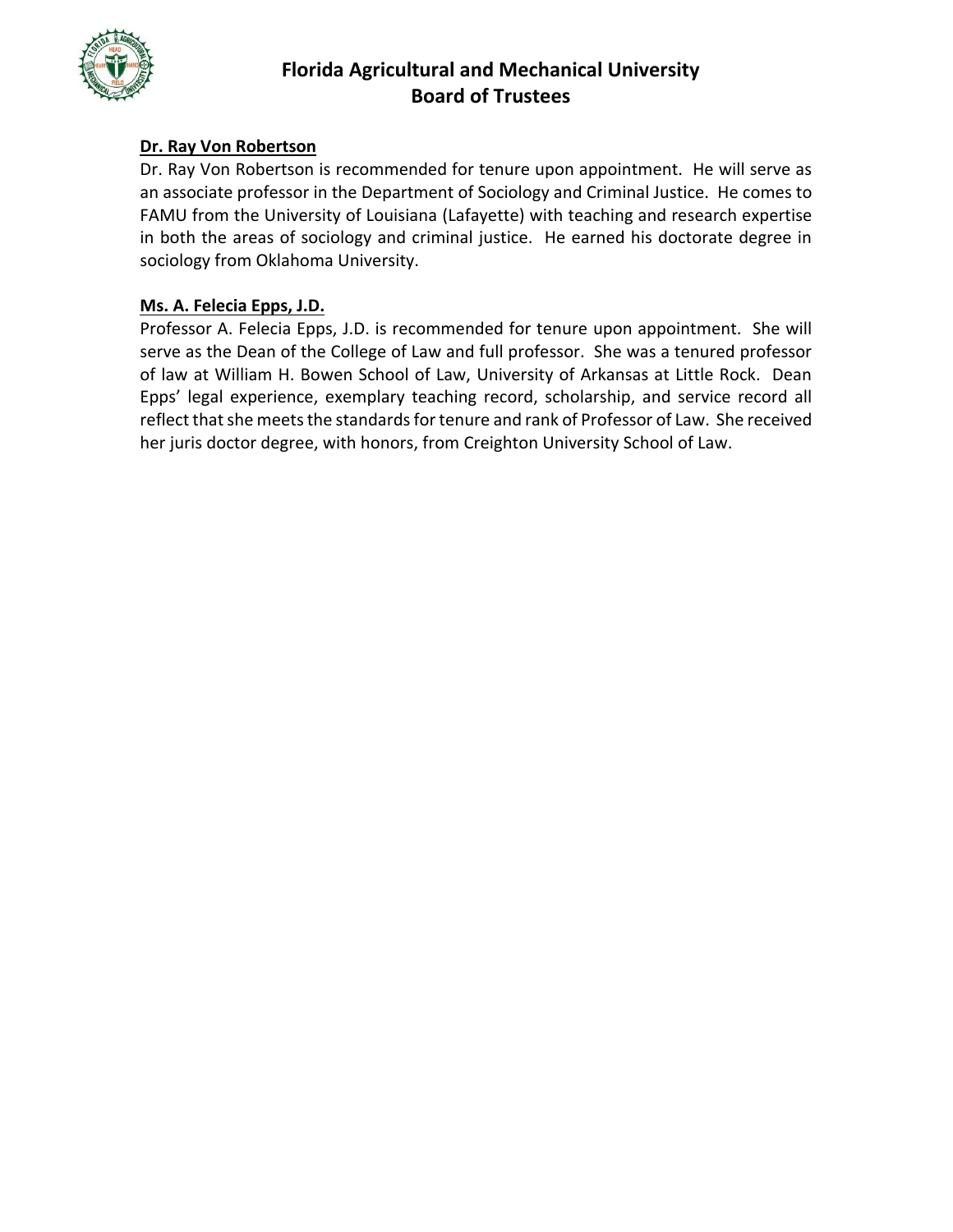

# **Florida Agricultural and Mechanical University Board of Trustees ACTION ITEM**

## **Academic Affairs Committee Date: February 10, 2016 Agenda Item: V**

| <b>Item Origination and Authorization</b> |                               |             |                         |              |  |
|-------------------------------------------|-------------------------------|-------------|-------------------------|--------------|--|
|                                           | Award of Bid<br>Policy        |             | <b>Budget Amendment</b> | Change Order |  |
|                                           | <b>Resolution</b><br>Contract |             | Grant                   | Other        |  |
|                                           |                               |             |                         |              |  |
| <b>Action of Board</b>                    |                               |             |                         |              |  |
| Approved                                  | Approved w/ Conditions        | Disapproved | Continued               | Withdrawn    |  |

#### **Subject: Academic Affairs – Approval of Sabbaticals and Professional Development Leaves**

**Rationale:** Seventeen applications for sabbaticals and three applications for professional development leaves were submitted for the 2016 ‐ 2017 academic year. The Sabbatical and Professional Development Leave Committee reviewed the applications and recommended the approval of eight (8) applications for sabbatical leave and one (1) application for professional development leave to Provost Marcella David and President Elmira Mangum. In reviewing the applications, the committee considered the programs and activities to be followed while on leave, the expected increase in value of the employee to the university and to the employee's academic discipline, specific results anticipated from the leave, and any prior leaves that had been provided to the applicant.

Attachment: Sabbatical and Professional Development Proposal Summaries

**Recommendation:** Approval of sabbaticals and professional development leaves for the 2016 ‐ 2017 academic year for the following applicants:

**Sabbatical Leave**

| <b>Name</b>                            | <b>Title</b>     | College/School                          | Semester(s)               |
|----------------------------------------|------------------|-----------------------------------------|---------------------------|
| Randall Abate                          | Professor        | Law                                     | <b>Fall 2016</b>          |
| Lillie Anne Brown<br><b>Humanities</b> | Assoc. Professor | Social Sciences, Arts, and              | Spring 2017               |
| Valerie Goodwin                        | Assoc. Professor | Architecture and Eng. Tech.             | <b>Fall 2016</b>          |
| C. Perry Brown                         | Professor        | Pharmacy and                            | Fall 2016 and Spring 2017 |
| <b>Pharmaceutical Sciences</b>         |                  |                                         |                           |
| Elizabeth Lewis                        | Assoc. Professor | Architecture and Eng. Tech.             | <b>Fall 2016</b>          |
| Marisa Lewis                           | Assoc. Professor | <b>Allied Health Sciences</b>           | <b>Fall 2016</b>          |
| Alfredo Lorenzo<br>Sciences            | Professor        | Agriculture and Food                    | Fall 2016 and Spring 2017 |
| Mehboob Sheikh                         | Professor        | Agriculture and Food<br><b>Sciences</b> | <b>Fall 2016</b>          |

#### **Professional Development Leave**

| <b>Name</b>         | Title     | College/School             | Semester(s) |  |
|---------------------|-----------|----------------------------|-------------|--|
| Elizabeth M. Dawson | Research  | Social Sciences, Arts, and | Spring 2017 |  |
|                     | Associate | <b>Humanities</b>          |             |  |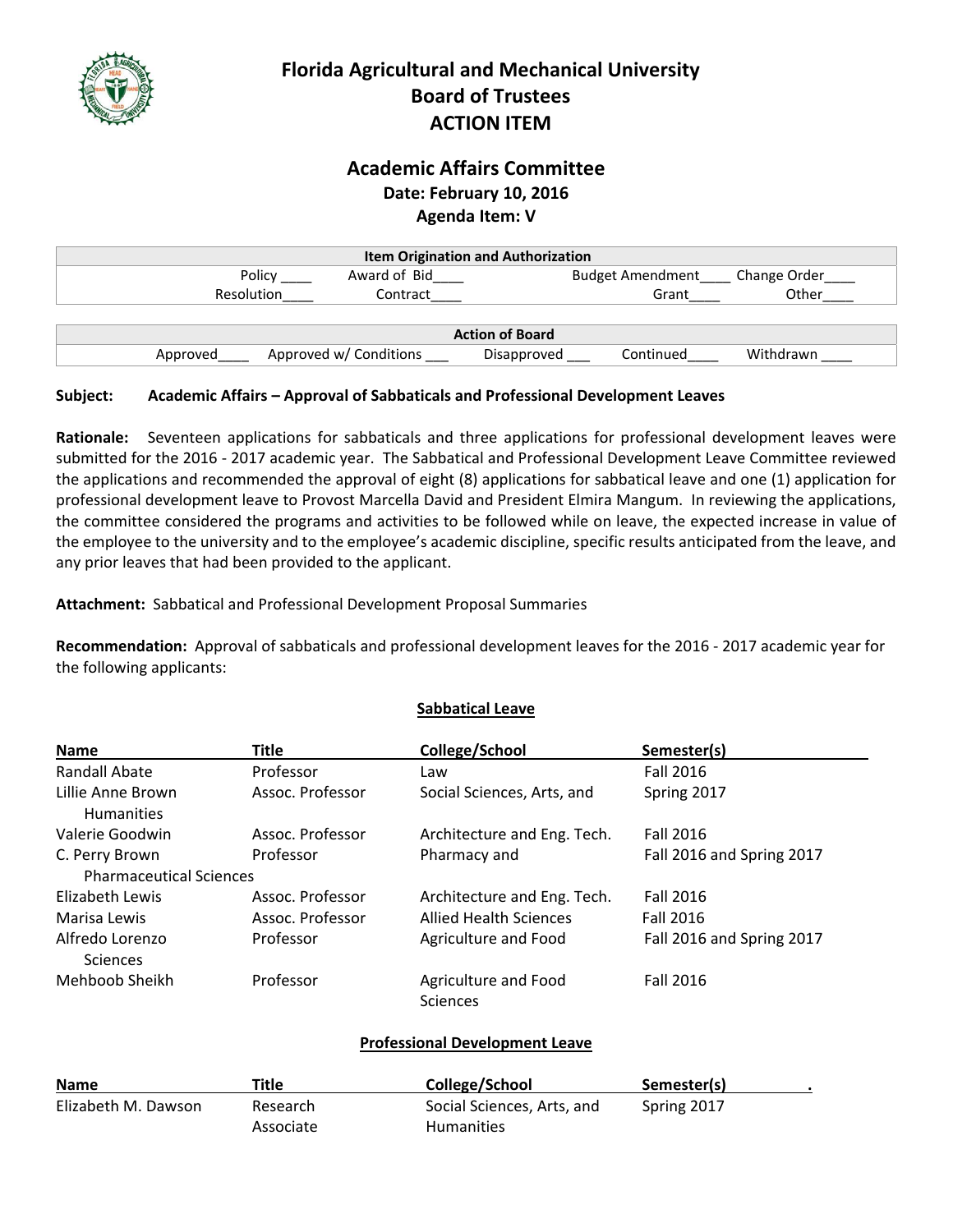# **SABBATICAL PROPOSAL SUMMARIES**

#### **Professor Randall Abate College of Law**

Professor Abate's sabbatical project will involve drafting, editing, and completing his fourth and largest book project to date. This book project, *Climate and Energy Justice: U.S. and International Perspectives*, is currently under review at Oxford University Press. His book will address two major environmental law topics—climate justice and energy justice. Professor Abate will use the sabbatical leave to complete the full manuscript.

#### **Dr. C. Perry Brown College of Pharmacy and Pharmaceutical Sciences**

Dr. Brown's project will include two components: (1) teaching in the School of Public Health at the Kwame Nkrumah University of Science and Technology in Ghana, and (2) conducting research specific to injury surveillance and epidemiology. NOTE: Dr. Brown has also applied for a Fogarty‐Fulbright Fellowship to be placed at the Kwame Nkrumah University of Science and Technology.

#### **Dr. Lillie Anne Brown College of Social Sciences, Arts and Humanities**

Dr. Brown will serve as the consulting editor responsible for the review, edit, and distribution of a special topics anthology of scholarly essays exploring the criticisms of the works of renowned author Ernest J. Gaines. This collection of essays will appear in *Studies in the Literary Imagination*, a semi‐annual literary journal published by the University of Georgia.

#### **Professor Valerie Goodwin School of Architecture and Engineering Technology**

Professor Goodwin's sabbatical will allow her the opportunity to complete a new body of work that will be featured in an exhibition at Gensler Architects in Washington, D.C. Professor Goodwin also plans to document the process and develop a table of contents and sample chapter for her next book project, which will be a follow‐up to her first book, *Art Quilt Maps: Capture a Sense of Place with Fiber Collage—a Visual Guide.*

#### **Dr. Elizabeth Lewis School of Architecture and Engineering Technology**

The proposed sabbatical leave project will afford Dr. Lewis an opportunity to develop and write an accessible, illustrated terminology reference book explaining the different sustainable terminologies,

 $#$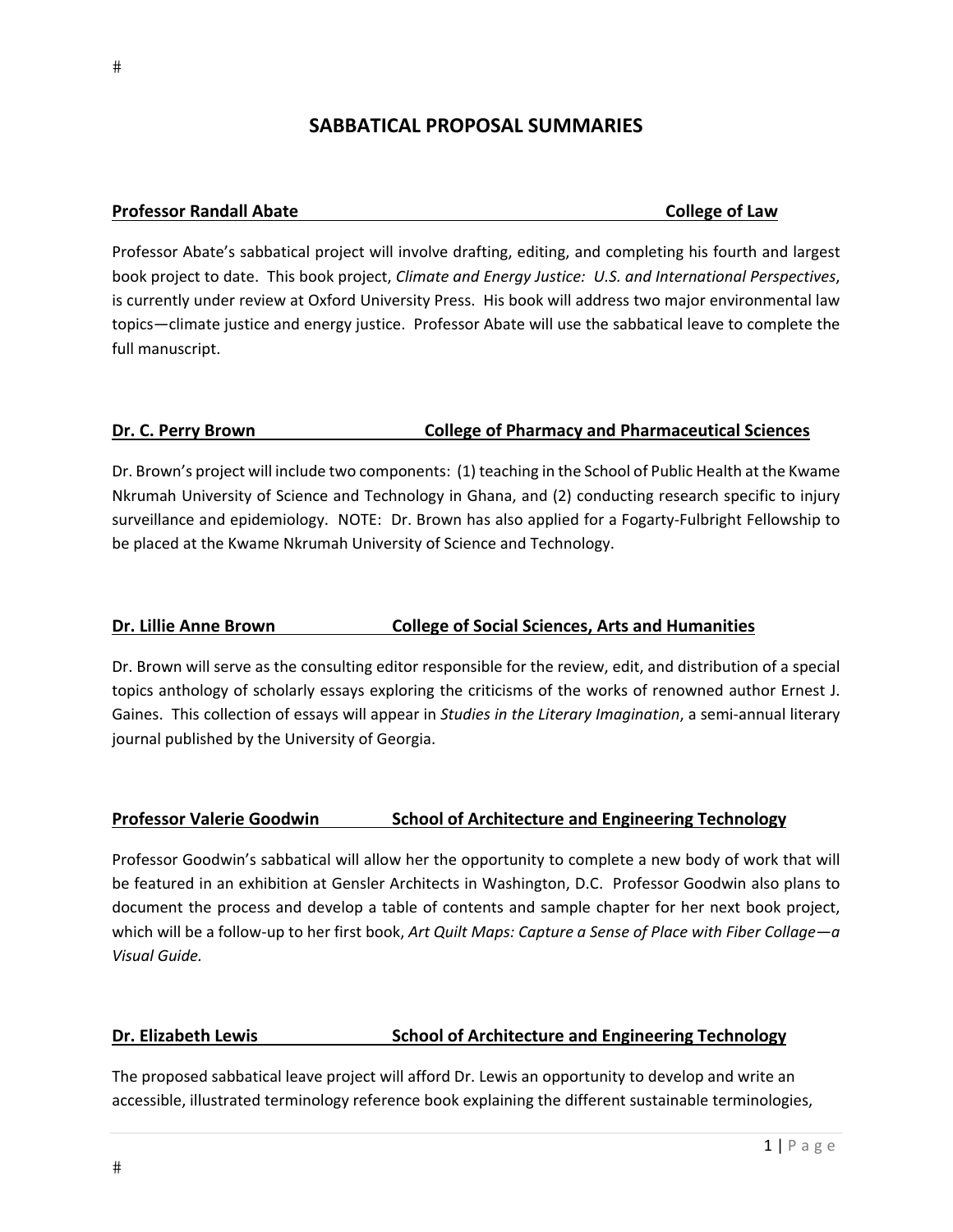linkages, and relevant histories while covering some of the new innovative technologies and strategies emerging in the field of architecture. During the sabbatical Dr. Lewis will complete the final manuscript for the reference book.

#### **Dr. Marisa Lewis School of Allied Health Sciences**

Dr. Lewis plans to participate in a series of professional development activities that will inform her intent to adopt new teaching strategies and revised pedagogy for her HSA 3110‐Organization and Administration of Health Care Facilities course. Dr. Lewis will use the sabbatical also to conduct a systematic literature review on effective strategies to improve low health literacy. The revised course will be implemented in the spring 2017 semester.

#### **Dr. Alfredo Lorenzo College of Agriculture and Food Sciences**

Dr. Lorenzo plans to conduct research at the University of the Philippines in collaboration with faculty and research scientists in the School of Forestry at Marcos State University. His research focus will generate empirical evidence to demonstrate the unique ecological services only urban trees and community forest can effectively provide.

### **Dr. Mehboob Sheikh College of Agriculture and Food Sciences**

Dr. Sheik's research project will examine the molecular and cellular components associated with high water-use efficiency in grapes. This study proposes to provide information on plant metabolites associated with drought tolerance as well as help identify metabolites induced in response to water stress as a means of identifying and constructing a full‐length drought tolerance gene or genes to improve water efficiency.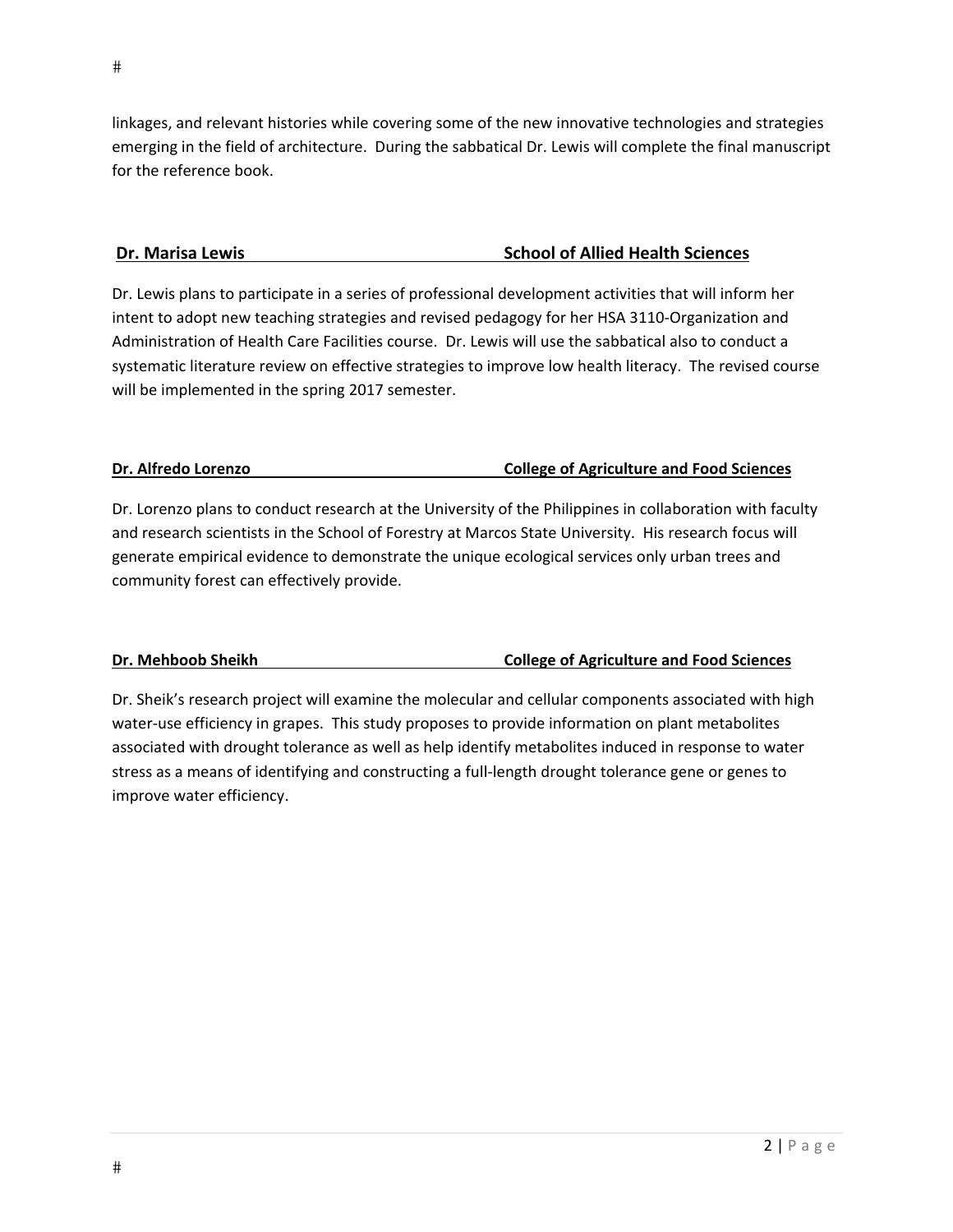### **PROFESSIONAL DEVELOPMENT PROPOSAL SUMMARIES**

#### **Dr. Elizabeth Murrell Dawson College of Social Sciences, Arts, and Humanities**

Dr. Dawson's research is three‐fold. During her professional leave, she intends to: (1) complete research on a pictorial study that chronicles the history and development of FAMU from 1887 to the present, (2) complete research on a guidebook that offers quick reference information on FAMU's history, and (3) complete course redesign of three related courses.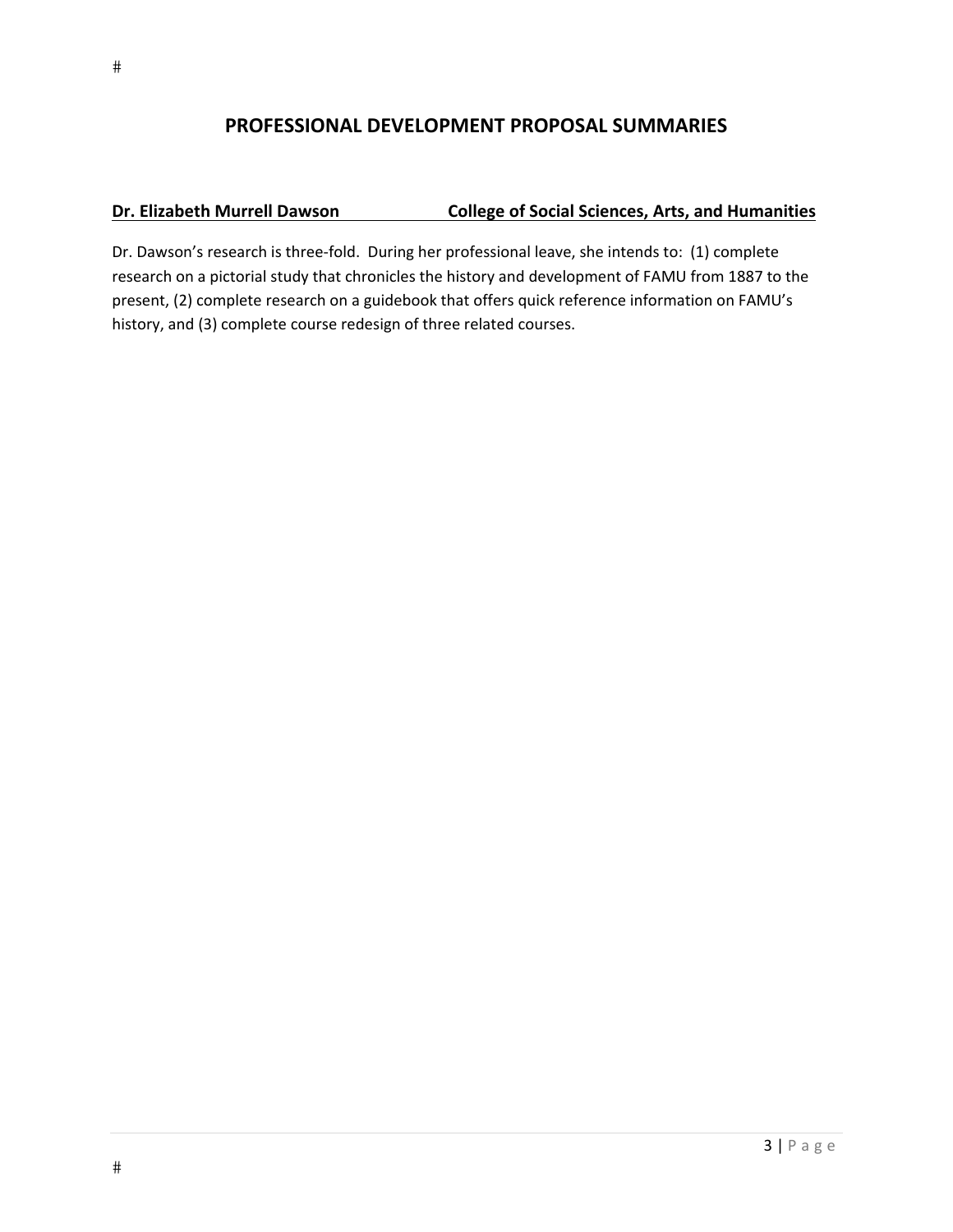

# **Florida Agricultural and Mechanical University Board of Trustees INFORMATION ITEM**

# **Academic Affairs Committee Date: February 10, 2016 Agenda Item: VI**

**Subject: Division of Academic Affairs Update**

Summary: Provost's remarks.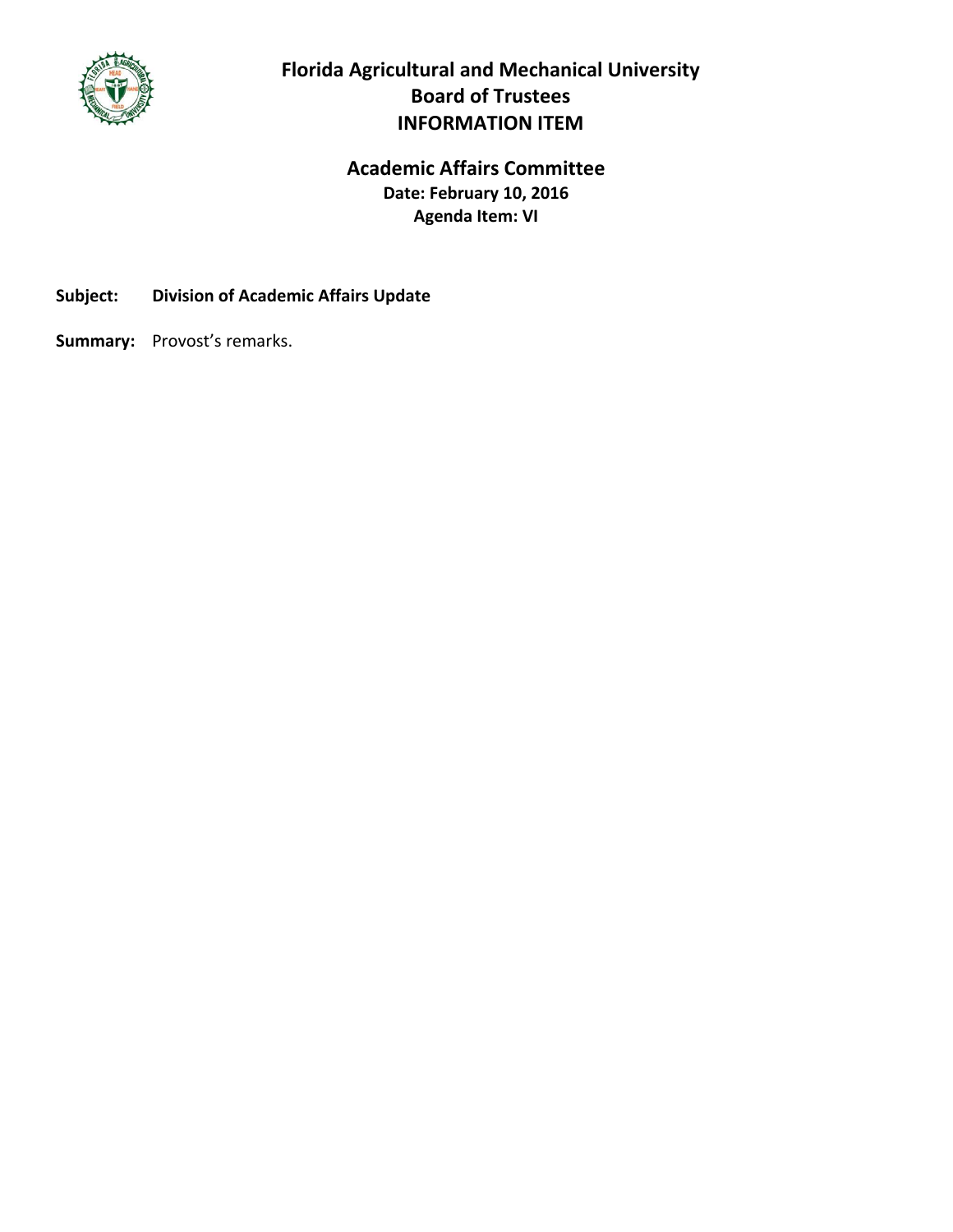

# **Florida Agricultural and Mechanical University 2015 Work Plan**

# **Performance Funding Metric Goals**

**www.flbog.edu BOARD** *of* GOVERNORS State University System of Florida 1